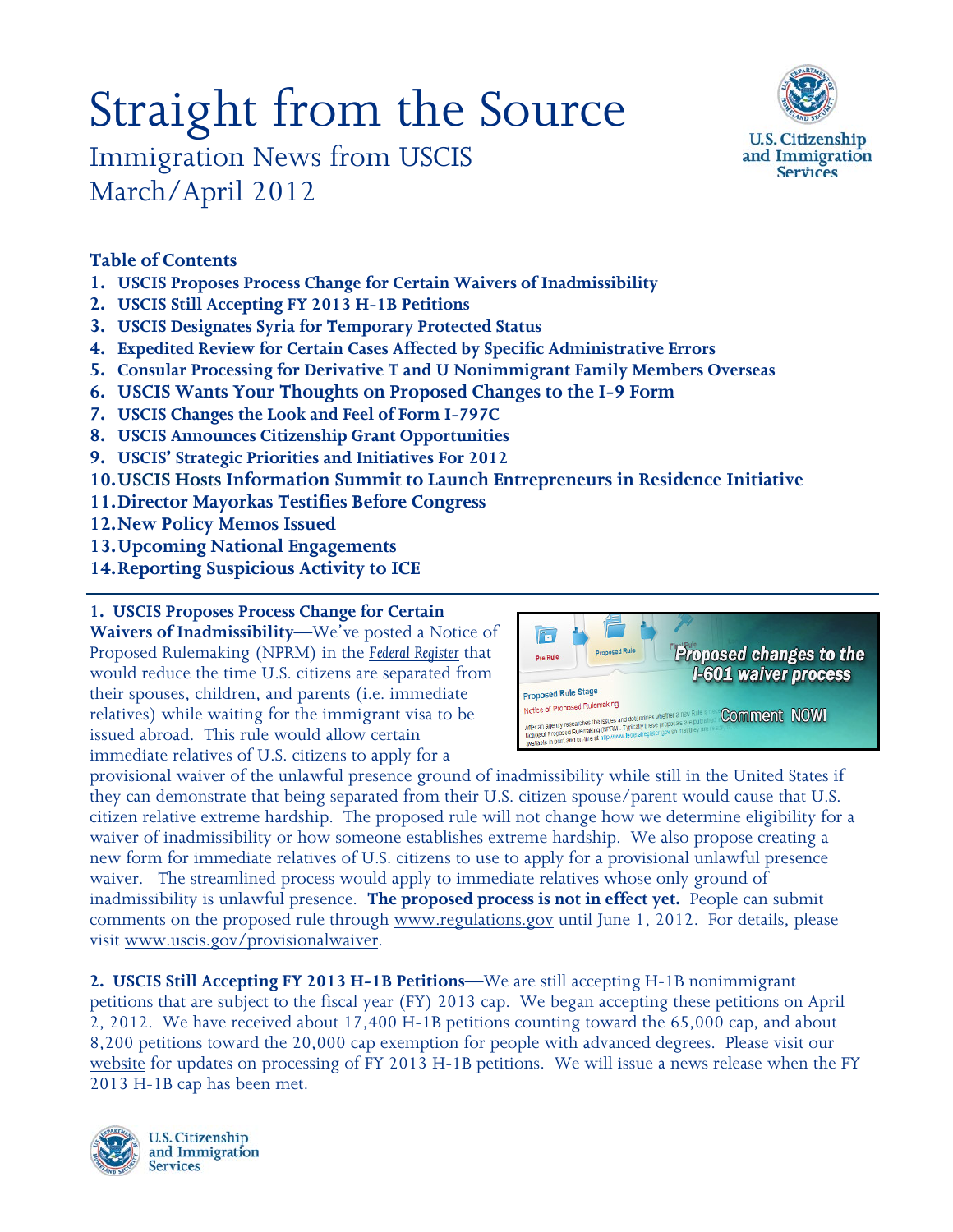#### **3. USCIS Designates Syria for Temporary Protected**

**Status**—Due to the deteriorating situation in Syria, we announced that eligible Syrian nationals (and people without nationality who last habitually resided in Syria) in the United States may apply for Temporary Protected Status (TPS). The TPS designation for Syria is in effect through September 30, 2013. The



designation means that eligible Syrian nationals will not be removed from the United States, and may ask for work authorization. The 180-day TPS registration period began on March 29, 2012, and ends September 25, 2012. The Federal Register notice incorrectly stated that TPS applications would be accepted until September 30, 2013. The correct filing deadline is September 25, 2012. To be eligible for TPS, Syrians must show they have been physically present in the United States since March 29, 2012 and undergo a thorough security check. Details about TPS for Syria are available at [www.uscis.gov/tps.](http://www.uscis.gov/tps)

**4. Expedited Review for Certain Cases Affected by Specific Administrative Errors—**We recently developed an [expedited process to review and correct certain cases affected by specific administrative](http://www.uscis.gov/portal/site/uscis/menuitem.5af9bb95919f35e66f614176543f6d1a/?vgnextoid=30e001e301b76310VgnVCM100000082ca60aRCRD&vgnextchannel=68439c7755cb9010VgnVCM10000045f3d6a1RCRD)  [errors.](http://www.uscis.gov/portal/site/uscis/menuitem.5af9bb95919f35e66f614176543f6d1a/?vgnextoid=30e001e301b76310VgnVCM100000082ca60aRCRD&vgnextchannel=68439c7755cb9010VgnVCM10000045f3d6a1RCRD) This process applies to decisions where data entry and/or an administrative error resulted in a denial or rejection of their petition or application. A customer or his/her authorized representative can contact customer service at 1-800-375-5283 to request this expedited service if he/she believes an adverse adjudicative action fits within the criteria listed below:

|                                                                                                                                                                                                           | <b>Administrative Error Categories</b>                                                                                                                                                                                                                                 |
|-----------------------------------------------------------------------------------------------------------------------------------------------------------------------------------------------------------|------------------------------------------------------------------------------------------------------------------------------------------------------------------------------------------------------------------------------------------------------------------------|
| ΙF                                                                                                                                                                                                        | <b>AND</b>                                                                                                                                                                                                                                                             |
| 1. USCIS issued an adverse decision<br>based solely on a customer's failure to<br>respond to a Request for Evidence<br>(RFE), Notice of Intent to Deny<br>(NOID), or Notice of Intent to<br>Revoke (NOIR) | there is documentary evidence that the customer responded<br>to the RFE, NOID, or NOIR, and USCIS received the response<br>in a timely fashion.                                                                                                                        |
| 2. USCIS issued an adverse decision<br>based solely on a customer's failure to<br>respond to an RFE, NOID, or NOIR                                                                                        | USCIS determines there is evidence in a USCIS system that<br>the RFE, NOID, or NOIR was <b>not</b> sent to the<br>petitioner/applicant or, if there is a valid Form G-28 on file,<br>to the attorney/representative of record.                                         |
| 3. USCIS issued an adverse decision<br>based solely on a customer's failure to<br>appear at a biometrics appointment or<br>failure to respond to an RFE, NOID,<br>or NOIR                                 | USCIS determines there is evidence the customer submitted a<br>change of address before the RFE, NOID, NOIR, or biometric<br>appointment notice was issued; but USCIS sent the RFE,<br>NOID, NOIR, or biometric appointment notice to a<br>previous/incorrect address. |
| 4. USCIS issued an adverse decision<br>based solely on a customer's failure to<br>appear at a biometrics appointment                                                                                      | there is documentary evidence that the customer went to the<br>appointment or made a valid, timely request that it be<br>rescheduled.                                                                                                                                  |

Once we receive a request for expedited review from an applicant or petitioner, we will make every effort to take action on the request within 5 business days. This process, and any customer submissions relating to this expedited case review process, does not replace, change, circumvent, or affect any rights of our customers or USCIS in the administrative appeals process. This process also does not impact time frames for appeals or motions, fix errors made by a petitioner or his/her authorized representative, create an independent right of action, or address errors not included in the specific administrative errors listed above.

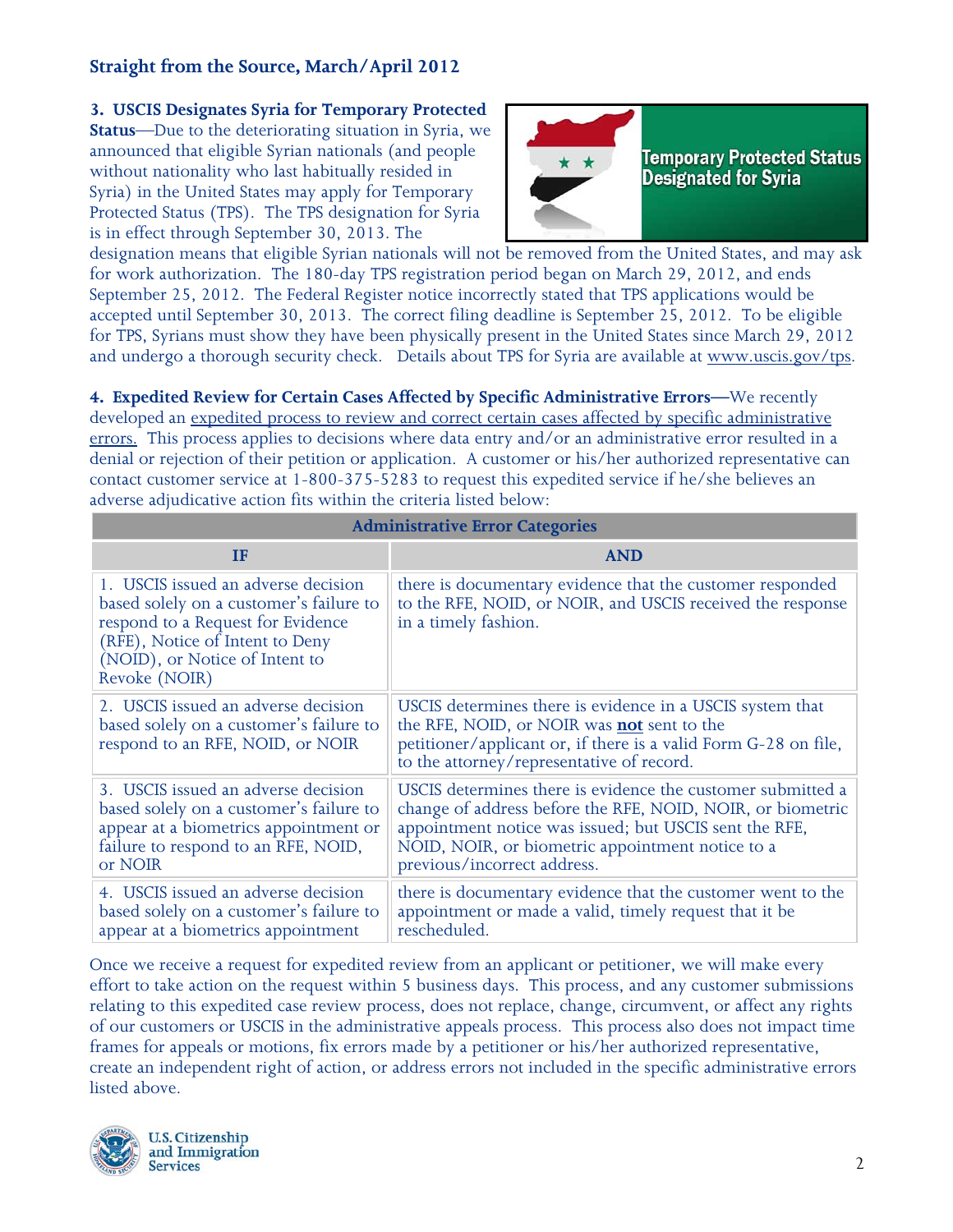**5. Consular Processing for Derivative T and U Nonimmigrant Family Members Overseas—**Under U.S. immigration law, victims of domestic violence may be eligible for a [U nonimmigrant status](http://www.uscis.gov/portal/site/uscis/menuitem.eb1d4c2a3e5b9ac89243c6a7543f6d1a/?vgnextoid=ee1e3e4d77d73210VgnVCM100000082ca60aRCRD&vgnextchannel=ee1e3e4d77d73210VgnVCM100000082ca60aRCRD) and victims of human trafficking may be eligible for [T nonimmigrant status.](http://www.uscis.gov/portal/site/uscis/menuitem.eb1d4c2a3e5b9ac89243c6a7543f6d1a/?vgnextoid=02ed3e4d77d73210VgnVCM100000082ca60aRCRD&vgnextchannel=02ed3e4d77d73210VgnVCM100000082ca60aRCRD) The victims who are granted T or U nonimmigrant status (who we call the "principal") can apply for overseas family members to get "derivative T or U nonimmigrant status" so they can join them in the United States. We review the petition filed by the principal T or U nonimmigrant and decide if an overseas family member qualifies for derivative T or U nonimmigrant status. The Department of State (DOS) at a U.S. Embassy or Consulate abroad then determines if that family member is eligible for a visa to come to the United States. This is known as [consular processing.](http://www.uscis.gov/portal/site/uscis/menuitem.eb1d4c2a3e5b9ac89243c6a7543f6d1a/?vgnextoid=62280a5659083210VgnVCM100000082ca60aRCRD&vgnextchannel=62280a5659083210VgnVCM100000082ca60aRCRD) Click [here](http://www.uscis.gov/portal/site/uscis/menuitem.5af9bb95919f35e66f614176543f6d1a/?vgnextoid=51f801bbea886310VgnVCM100000082ca60aRCRD&vgnextchannel=68439c7755cb9010VgnVCM10000045f3d6a1RCRD) for a detailed Q&A on this topic.

**6. [USCIS Wants Your Thoughts on Proposed](http://www.uscis.gov/portal/site/uscis/menuitem.5af9bb95919f35e66f614176543f6d1a/?vgnextoid=12cf087598056310VgnVCM100000082ca60aRCRD&vgnextchannel=68439c7755cb9010VgnVCM10000045f3d6a1RCRD)  [Changes to the I-9 Form—](http://www.uscis.gov/portal/site/uscis/menuitem.5af9bb95919f35e66f614176543f6d1a/?vgnextoid=12cf087598056310VgnVCM100000082ca60aRCRD&vgnextchannel=68439c7755cb9010VgnVCM10000045f3d6a1RCRD)**We published a notice in the *[Federal Register](http://www.gpo.gov/fdsys/pkg/FR-2012-03-27/html/2012-7340.htm)* inviting [public comment](http://www.uscis.gov/portal/site/uscis/menuitem.5af9bb95919f35e66f614176543f6d1a/?vgnextoid=12cf087598056310VgnVCM100000082ca60aRCRD&vgnextchannel=68439c7755cb9010VgnVCM10000045f3d6a1RCRD) on a revised [Form I-9,](http://www.regulations.gov/#!documentDetail;D=USCIS-2006-0068-0013) Employment Eligibility Verification. Employers are required to complete Form I-9 for all new hires to verify the worker's identity and authorization to work. Public comment



on the proposed changes will be accepted until May 29, 2012. Some of the proposed changes include:

- Expanded instructions and a new layout;
- New, optional data fields for the employee's email address and telephone number; and
- New data fields to collect the foreign passport number and country of issuance. Only aliens authorized to work in the U.S. who have also recorded their I-94 admission number on Form I-9 will need to provide the foreign passport number and country of issuance.

For more information, please visit [www.uscis.gov/I-9central.](http://www.uscis.gov/I-9central)

**7. [USCIS Changes the Look and Feel of Form I-797C](http://www.uscis.gov/portal/site/uscis/menuitem.5af9bb95919f35e66f614176543f6d1a/?vgnextoid=583c8b9740466310VgnVCM100000082ca60aRCRD&vgnextchannel=68439c7755cb9010VgnVCM10000045f3d6a1RCRD)**—On April 2, we began issuing Form I-797C, Notice of Action, with a [new look and feel.](http://www.uscis.gov/portal/site/uscis/menuitem.5af9bb95919f35e66f614176543f6d1a/?vgnextoid=583c8b9740466310VgnVCM100000082ca60aRCRD&vgnextchannel=68439c7755cb9010VgnVCM10000045f3d6a1RCRD) We will print the form on plain bond paper, which will save about \$1.1 million per year. Also, we have changed the heading language to help reduce public perception that Form I-797C is evidence of an immigration benefit or status. The top of the new Form I-797C looks like this:

| THIS NOTICE DOES NOT GRANT ANY IMMIGRATION STATUS OR BENEFIT. |
|---------------------------------------------------------------|

Please note, we use Form I-797C, Notice of Action, ONLY for certain types of communication with customers, including notifications of:

- Receipt (notifies the customer that we received their payment and application/petition)
- Rejection (notifies the customer that we rejected their application/petition because of incorrect information or payment)
- Transfer (notifies the customer that we relocated their case to another USCIS office for processing)
- Re-Open (notifies the customer that we approved a motion to re-open their completed case and it is being processed)
- Appointment (notifies the customer that we have scheduled them for a fingerprint appointment or interview, or that their fingerprint appointment has been rescheduled)

Form I-797C Notices of Action issued before April 2, 2012, are still valid.

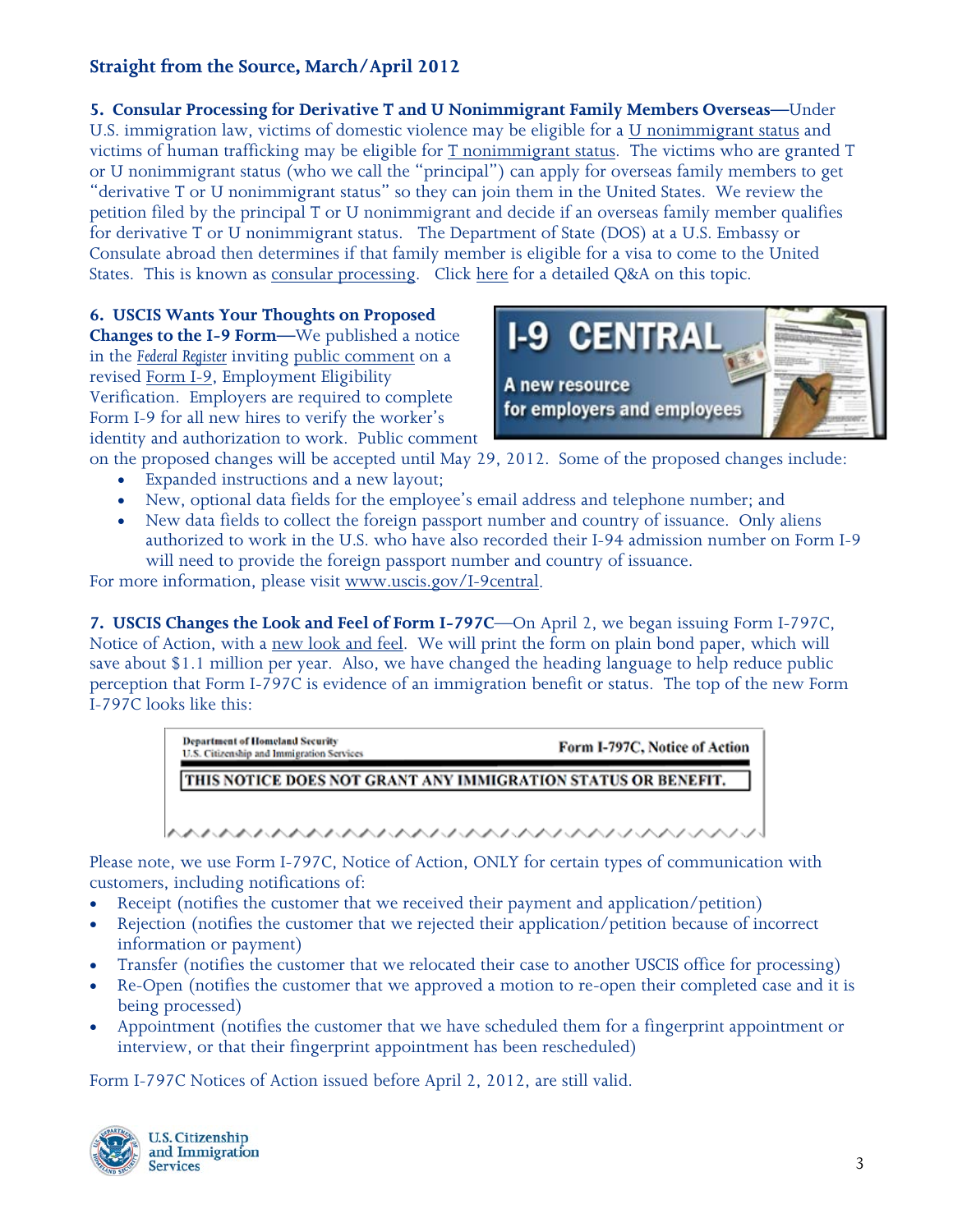**8. USCIS Announces Citizenship Grant Opportunities**—USCIS has announced the availability of about \$5 million in [grant](http://www.uscis.gov/portal/site/uscis/menuitem.5af9bb95919f35e66f614176543f6d1a/?vgnextoid=309d863c25136310VgnVCM100000082ca60aRCRD&vgnextchannel=68439c7755cb9010VgnVCM10000045f3d6a1RCRD)  [funding](http://www.uscis.gov/portal/site/uscis/menuitem.5af9bb95919f35e66f614176543f6d1a/?vgnextoid=309d863c25136310VgnVCM100000082ca60aRCRD&vgnextchannel=68439c7755cb9010VgnVCM10000045f3d6a1RCRD) to promote immigrant civic integration and prepare permanent residents for citizenship. Through this grant opportunity, USCIS seeks to expand the availability of high-quality citizenship



FY 2012 Citizenship and **Integration Grant Program** 

**Funding Opportunity Available** 

preparation services. USCIS expects to give grants to about 31 recipients in September 2012. To apply, visit [www.grants.gov.](http://www.grants.gov/) **Applications must be received by May 7, 2012.** Applicants should visit [www.grants.gov](http://www.grants.gov/) well in advance of the deadline to get registration information needed to complete the application process. For more information, visit [www.uscis.gov/grants](http://www.uscis.gov/grants) or contact the USCIS Office of Citizenship by email at [citizenshipgrantprogram@dhs.gov.](mailto:citizenshipgrantprogram@dhs.gov.)

**9. [USCIS' Strategic Priorities and Initiatives For 2012](http://www.uscis.gov/portal/site/uscis/menuitem.5af9bb95919f35e66f614176543f6d1a/?vgnextoid=f0b814c432c26310VgnVCM100000082ca60aRCRD&vgnextchannel=68439c7755cb9010VgnVCM10000045f3d6a1RCRD)**—On March 19, Director Mayorkas held a press conference where he laid out his strategic priorities and initiatives for 2012:

- Goal 1: Strengthen national security safeguards and combat fraud
- Goal 2: Reinforce quality and consistency in administering immigration benefits
- Goal 3: Fostering organizational excellence
- Goal 4: Promoting citizenship and immigrant civic integration
- Goal 5: Enhancing customer service and public engagement

Please click [here](http://www.uscis.gov/portal/site/uscis/menuitem.5af9bb95919f35e66f614176543f6d1a/?vgnextoid=f0b814c432c26310VgnVCM100000082ca60aRCRD&vgnextchannel=68439c7755cb9010VgnVCM10000045f3d6a1RCRD) for a transcript of this press conference.

**10. [USCIS Hosts Entrepreneurial Information Summit—](http://www.uscis.gov/portal/site/uscis/menuitem.5af9bb95919f35e66f614176543f6d1a/?vgnextoid=b143f754f66a5310VgnVCM100000082ca60aRCRD&vgnextchannel=68439c7755cb9010VgnVCM10000045f3d6a1RCRD)**On February *22,* USCIS Director Alejandro Mayorkas hosted an [Information Summit](http://www.uscis.gov/portal/site/uscis/menuitem.5af9bb95919f35e66f614176543f6d1a/?vgnextoid=b143f754f66a5310VgnVCM100000082ca60aRCRD&vgnextchannel=68439c7755cb9010VgnVCM10000045f3d6a1RCRD) to launch the Entrepreneurs in Residence (EIR) Initiative. [The](http://www.uscis.gov/portal/site/uscis/menuitem.5af9bb95919f35e66f614176543f6d1a/?vgnextoid=180cfac2f5825310VgnVCM100000082ca60aRCRD&vgnextchannel=e0b081c52aa38210VgnVCM100000082ca60aRCRD)  [summit](http://www.uscis.gov/portal/site/uscis/menuitem.5af9bb95919f35e66f614176543f6d1a/?vgnextoid=180cfac2f5825310VgnVCM100000082ca60aRCRD&vgnextchannel=e0b081c52aa38210VgnVCM100000082ca60aRCRD) brought together more than 150 high-level entrepreneurs and representatives from academia and government to discuss how USCIS can ensure that immigration pathways for foreign entrepreneurs are clear and consistent. Through panel discussions and breakout sessions, the summit gave participants the opportunity to share their strategic thinking and business expertise with the agency.

**11. Director Mayorkas Testifies Before Congress**—On February 15, Director Mayorkas addressed the House Committee on the Judiciary, Subcommittee on Immigration Policy and Enforcement, about the integrity of the immigration benefits adjudication process. His written testimony is available [here.](http://www.uscis.gov/USCIS/Resources/Resources%20for%20Congress/Testimonies%20and%20Speeches/safeguard_immigration_benefits_adjudication_mayorkas_testmny.pdf)

- **12. New Policy Memos Issued**—USCIS issued and posted the following policy memo at: www.uscis.gov>laws>policy memoranda
- **April 4, 2012**[—Expedited Case Review Process for Specifically-Defined Administrative Errors](http://www.uscis.gov/USCIS/Laws/Memoranda/2012/April/Correcting_Administrative_Error.pdf)
- **March 9, 2012**[—Procedures for Calculating the Maximum Period of Stay for R-1 Nonimmigrants](http://www.uscis.gov/USCIS/Laws/Memoranda/2012/March/R-1_Recapture_%20AFM_Update_3-8-12.pdf)



**13. Upcoming National Engagements**—USCIS manages a comprehensive calendar of public engagements to solicit feedback on USCIS procedures and policies. Please bookmark our engagement calendar for future reference: [www.uscis.gov/publicengagement.](http://www.uscis.gov/publicengagement) Click on the links below for details: